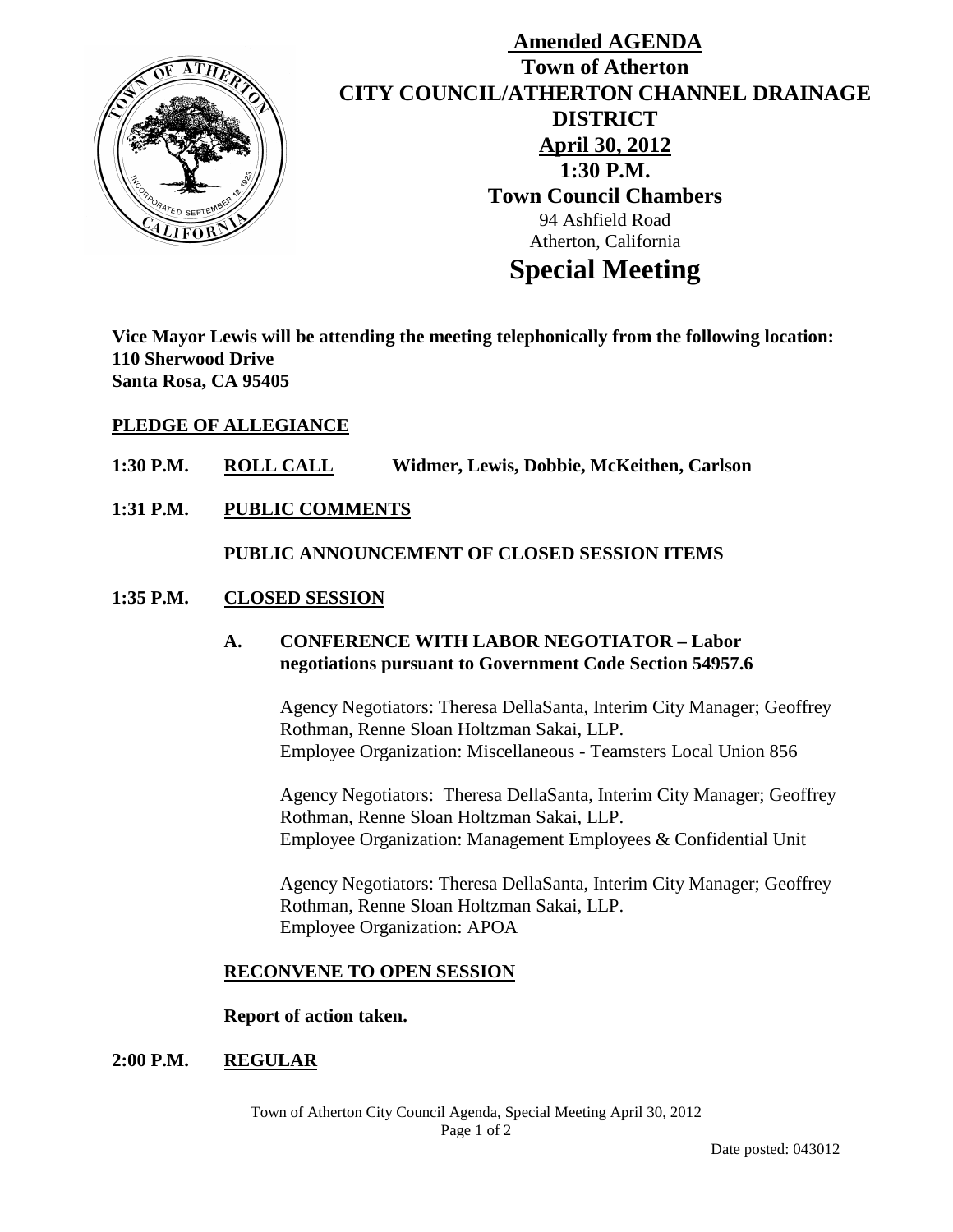# **1. FISCAL YEAR 2012-13 SECOND BUDGET STUDY SESSION: Review and finalize summary of goals, Presentation of preliminary revenue projections, Discuss capital improvement plan Report**: Interim City Manager Theresa DellaSanta

#### **4:00 P.M. ADJOURN**

Pursuant to the Americans with Disabilities Act, if you need special assistance in this meeting, please contact the City Clerk's Office at (650) 752-0500. Notification of 48 hours prior to the meeting will enable the City to make reasonable arrangements to ensure accessibility to this meeting. (29 CRF 35.104 ADA Title II)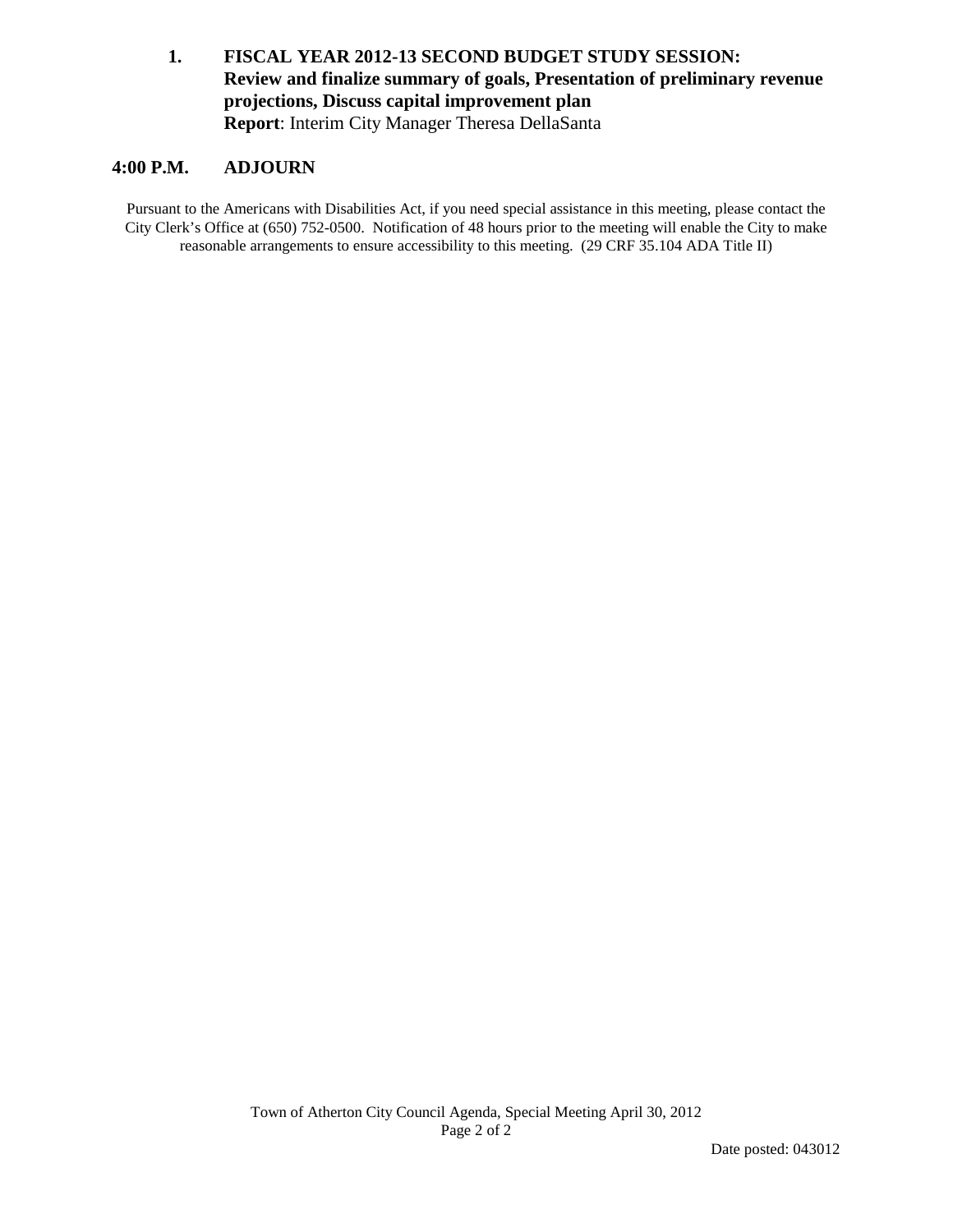

**Town of Atherton**

# **CITY COUNCIL STAFF REPORT**

## **TO: HONORABLE MAYOR AND CITY COUNCIL THERESA DELLASANTA, INTERIM CITY MANAGER**

- **FROM: DEBRA AUKER, INTERIM FINANCE DIRECTOR**
- **DATE: FOR THE MEETING OF APRIL 30, 2012**

**SUBJECT: COUNCIL BUDGET STUDY SESSION – FY 2012-2013 BUDGET**

# **RECOMMENDATION**

Provide comments to staff related to the following:

- 1. Approval of Council Goals for FY 2012-2013 Budget
- 2. Review of projects in the Capital Improvement Program (CIP) for the fiscal years 2012-2017
- 3. Review of the Estimated General Fund Revenues for FY 2012-2013

## **BACKGROUND**

The Council held the first Budget Study Session on March 27, 2012 to review Town service levels and develop Council goals for the FY 2012-2013 Budget. This second study session will allow the Council to finalize the goals, as well as review the capital improvement program and General Fund revenue estimates. The complete Town Operating and CIP Budget will be introduced at the May 16, 2012 Regular Council Meeting and approved at the June 20, 2012 Regular Council Meeting.

## **DISCUSSION**

**Council Goals** – Based of the discussion and feedback from the Council at the March Budget Study Session, staff has summarized the Council Goals for the FY 2012-2013 Budget as follows and as detailed in Attachment 1.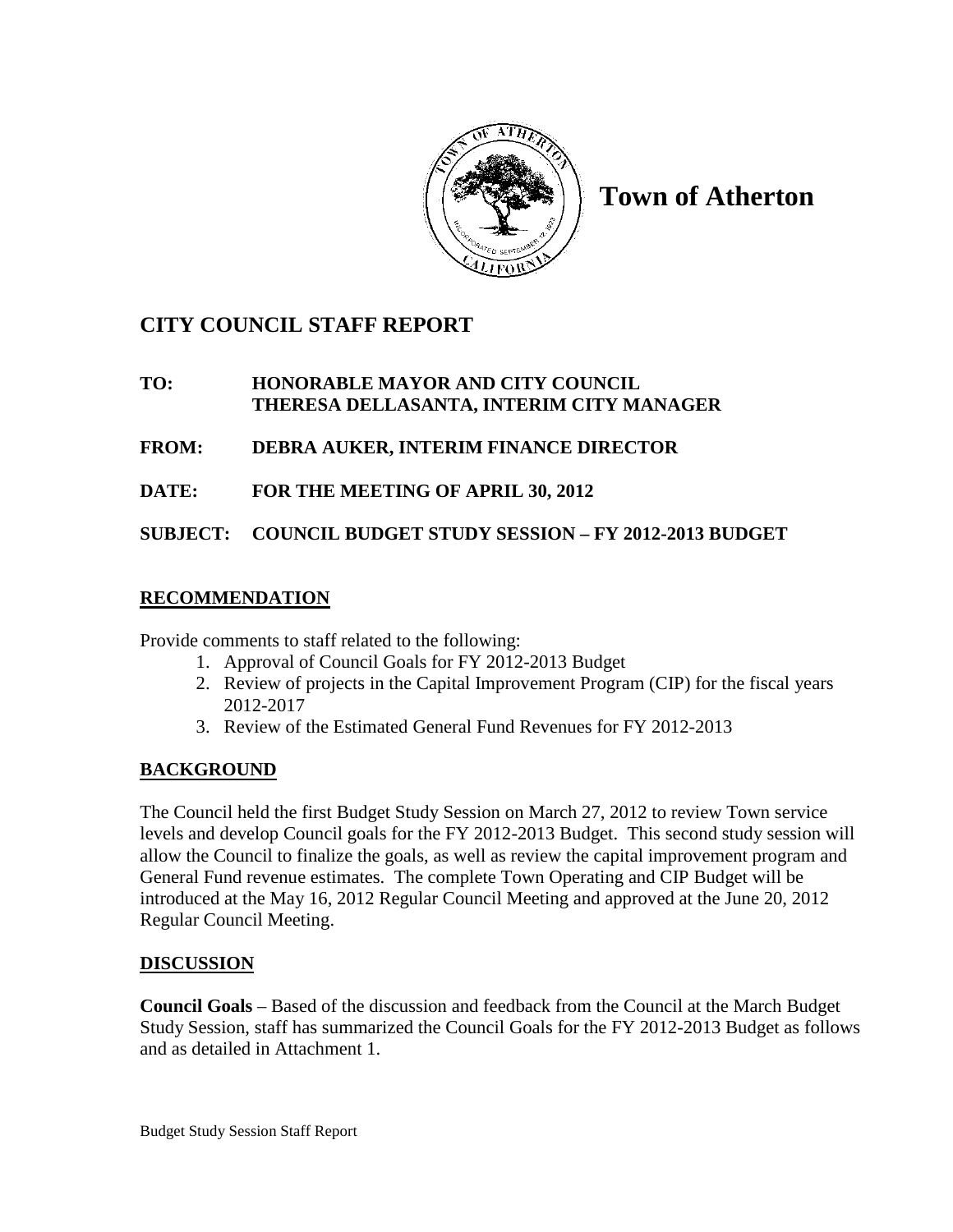# **COUNCIL GOALS – FY 2012-2013**



**Capital Improvement Program** – Staff has developed a Five-Year Capital Improvement Program to be presented at the Budget Study Session for Council review. The total five-year program is for \$12.7 million, with \$2.68 million forecast for FY 2012-2013. The detailed projects are listed at Attachment 2. Below is a summary of the major areas covered in the FY 2012-2013 CIP.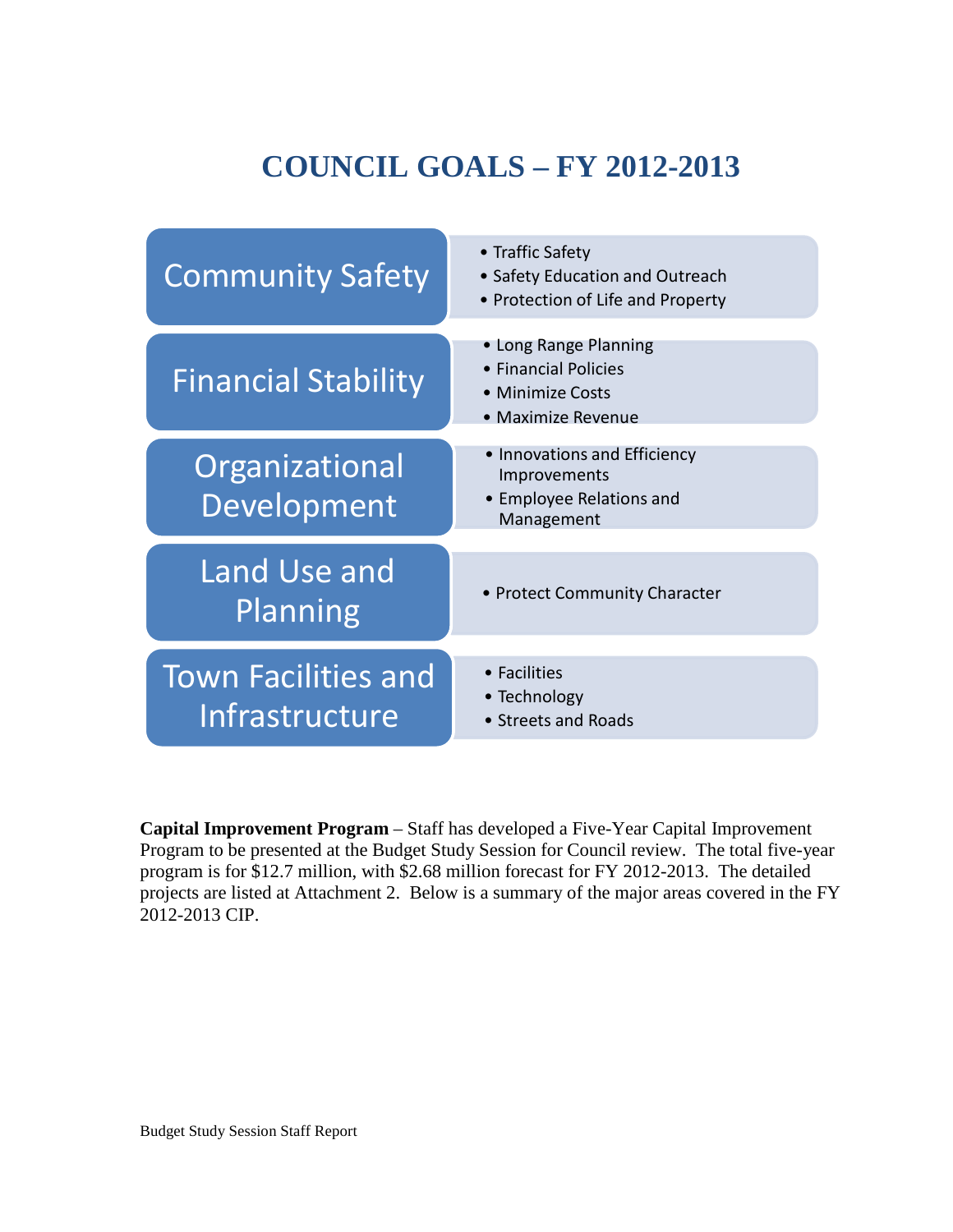

**General Fund Revenue** - The overall General Fund operating revenue for FY 2013 is projected to be \$10,109,617, which is just less than one percent greater than the revised revenue budget for FY 2012. The table below summarizes the preliminary revenue estimates for FY 2012-2013. Staff will present detailed revenue projections at the study session.

| Description             | Amended<br><b>Budget</b><br>FY 2012 | Estimated<br>FY 2013 | Percent<br>Change |
|-------------------------|-------------------------------------|----------------------|-------------------|
| <b>Revenues</b>         |                                     |                      |                   |
| <b>Property Tax</b>     | 6,859,500<br>\$                     | \$6,967,000          | 1.6%              |
| <b>Building Revenue</b> | 1,285,500                           | 1,309,800            | 1.9%              |
| <b>Franchise Tax</b>    | 717,500                             | 730,500              | 1.8%              |
| Sales & Use Tax         | 250,500                             | 204,400              | $-18.4\%$         |
| <b>PW Encroachment</b>  | 158,000                             | 163,000              | 3.2%              |
| <b>Business License</b> | 160,000                             | 160,000              | 0.0%              |
| Zoning & Planning Fees  | 150,000                             | 153,000              | 2.0%              |
| All Other Revenue       | 440,567                             | 421,917              | $-4.2%$           |
|                         |                                     |                      |                   |
|                         | \$10,021,567                        | \$10,109,617         | $0.9\%$           |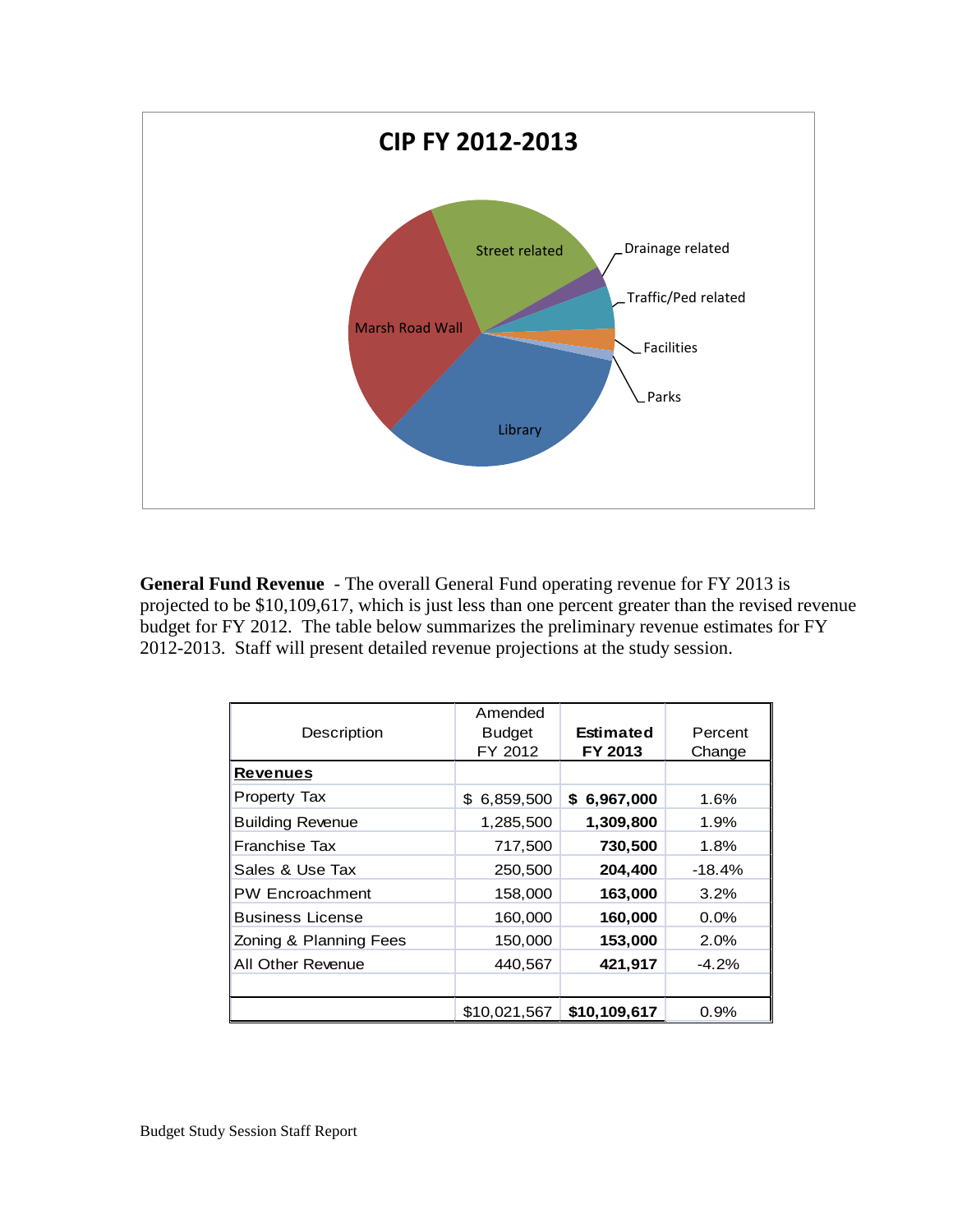Prepared by: Approved by:

Debra Auker<br>Interim Finance Director<br>Interim City Manager Interim Finance Director

Attachments:

1. Council Goals for FY 2012-2013<br>2. Draft Five-Year CIP Project List

\_\_\_\_\_\_\_\_\_\_\_\_\_\_\_\_\_\_\_\_\_\_\_\_ \_\_\_\_\_\_\_\_\_\_\_\_\_\_\_\_\_\_\_\_\_\_\_

2. Draft Five-Year CIP Project List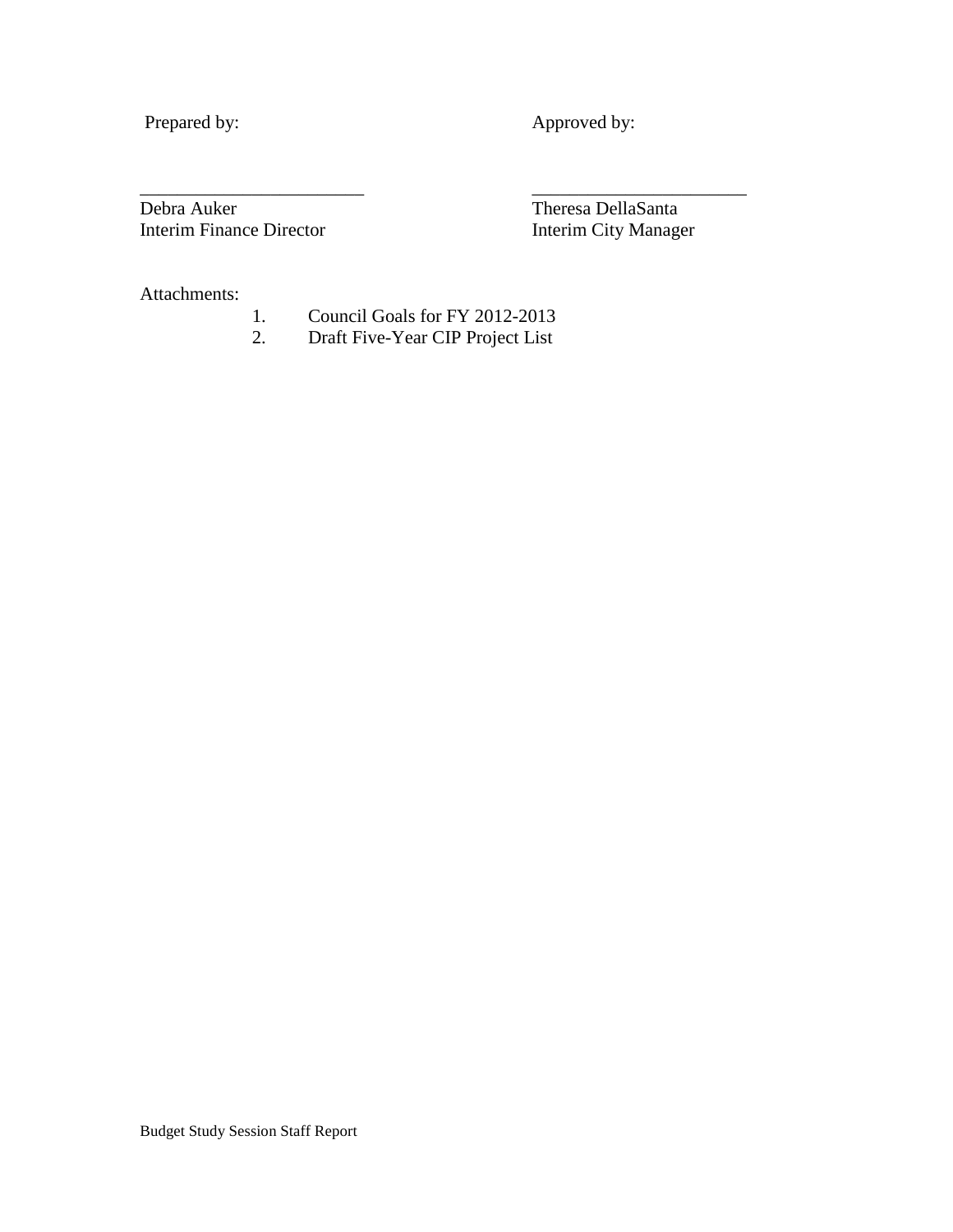## TOWN OF ATHERTON COUNCIL GOALS Fiscal Year 2012-2013

| <b>COMMUNITY SAFETY</b>    |                                                                                                         |                                                                                                                                                                                                                                                                                            |
|----------------------------|---------------------------------------------------------------------------------------------------------|--------------------------------------------------------------------------------------------------------------------------------------------------------------------------------------------------------------------------------------------------------------------------------------------|
|                            | <b>Traffic Safety</b>                                                                                   | 1. Continue efforts to reduce vehicle speeds<br>Support traffic management: education,<br>2.<br>enforcement and engineering<br>Develop a Bike and Pedestrian Master Plan<br>3.<br>Analyze intersections on Middlefield<br>4.<br>Work with local schools to promote traffic safety<br>5.    |
|                            | <b>Safety</b><br><b>Education</b><br>and Outreach                                                       | Enhance neighborhood awareness<br>6.<br>7. Expand community outreach to new residents<br>8. Formalize Disaster Service Worker and Disaster<br>Council<br>9. Educate residents to expand alarm monitoring<br>services<br>10. Continue DARE Program                                          |
|                            | <b>Protection of</b><br>Life and<br><b>Property</b>                                                     | 11. Maintain emergency response times<br>12. Expand crime prevention and suppression efforts                                                                                                                                                                                               |
| <b>FINANCIAL STABILITY</b> |                                                                                                         |                                                                                                                                                                                                                                                                                            |
|                            | <b>Long Range</b><br><b>Planning</b>                                                                    | 13. Develop a balanced General Fund budget<br>14. Update the Five-year General Fund Financial<br>Forecast                                                                                                                                                                                  |
|                            | <b>Financial</b><br><b>Policies</b>                                                                     | 15. Implement sound risk management policies and<br>procedures<br>16. Create policy for reviewing disbursements<br>17. Recommend improvements to internal procedures                                                                                                                       |
|                            | <b>Minimize</b><br><b>Costs without</b><br><b>Negative</b><br><b>Impacts to</b><br><b>Service Goals</b> | 18. Negotiate affordable compensation packages for<br>employees and contractors<br>19. Determine if payoff of PERS Side funds would<br>benefit the Town financially<br>20. Continue to explore shared services<br>21. Analyze police overtime as related to appropriate<br>staffing levels |
|                            | <b>Maximize</b>                                                                                         | 22. Establish strategy for revenue enhancements                                                                                                                                                                                                                                            |

*Atherton Council Goals 2012-2013*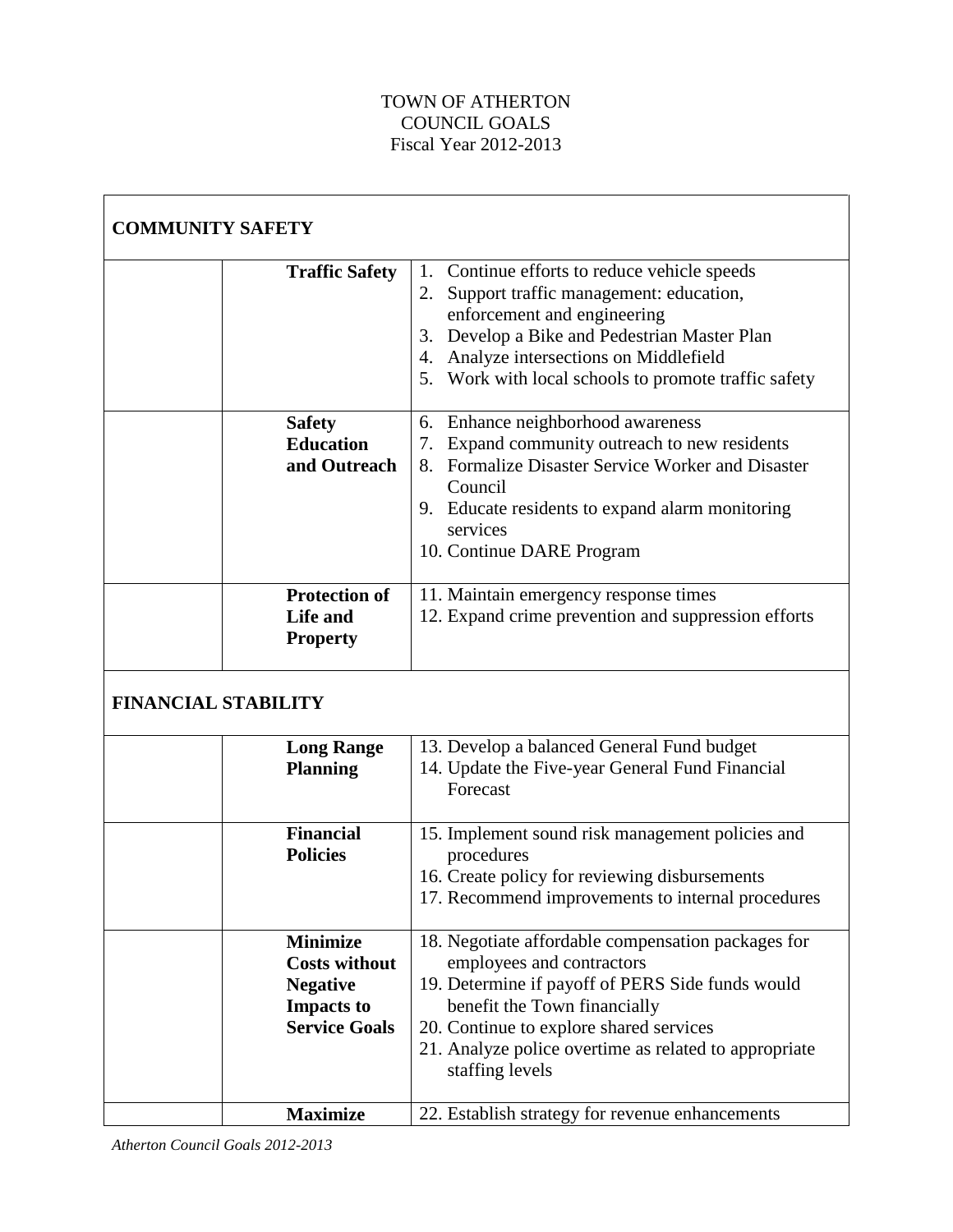| <b>Revenue</b>                                               | 23. Improve understanding of revenue sources and<br>proper collection of revenues<br>24. Update Master Fee Schedule and Cost Allocation<br>Plan<br>25. Seek grants                                                                                                                                                                                                                                                                                                                                                                                                                                                                                                           |
|--------------------------------------------------------------|------------------------------------------------------------------------------------------------------------------------------------------------------------------------------------------------------------------------------------------------------------------------------------------------------------------------------------------------------------------------------------------------------------------------------------------------------------------------------------------------------------------------------------------------------------------------------------------------------------------------------------------------------------------------------|
| <b>ORGANIZATIONAL DEVELOPMENT</b>                            |                                                                                                                                                                                                                                                                                                                                                                                                                                                                                                                                                                                                                                                                              |
| <b>Innovations</b><br>and Efficiency<br><b>Improvements</b>  | 26. Update Atherton Municipal Code:<br>27. Research conversion to a charter city<br>28. Implement best practices where practical<br>29. Comprehensive records management system<br>30. Provide training for high quality customer service                                                                                                                                                                                                                                                                                                                                                                                                                                    |
| <b>Employee</b><br><b>Relations and</b><br><b>Management</b> | 31. Confirm Town staffing needs and organizational<br>structure<br>32. Hire permanent staff for the positions of Finance<br>Director, Police Chief and Public Works Director<br>33. Improvements to Committee/Commission<br>communication and procedures<br>34. Update Council policies and procedures<br>35. Finalize the Employee Policies and Procedures<br>manual and Human Resources guiding principles                                                                                                                                                                                                                                                                 |
| <b>LAND USE MANAGEMENT AND PLANNING</b>                      |                                                                                                                                                                                                                                                                                                                                                                                                                                                                                                                                                                                                                                                                              |
| <b>Protect</b><br><b>Community</b><br><b>Character</b>       | 36. High Speed Rail involvement<br>37. General Plan Update: Circulation element and items<br>mandated by law<br>38. Revise Town Grading and Drainage Standards<br>39. Promote environmental awareness<br>40. Educate residents and builders about the Green<br><b>Building Ordinance</b><br>41. Expand code enforcement services<br>42. Develop standards for tree protection during<br>construction<br>43. Update Park Master Plan<br>44. Effectively advocate for appropriate mitigation measures<br>from new development<br>45. Greater participation in JPA and regional<br>organizations<br>46. Continue to enhance customer service related to<br>development projects |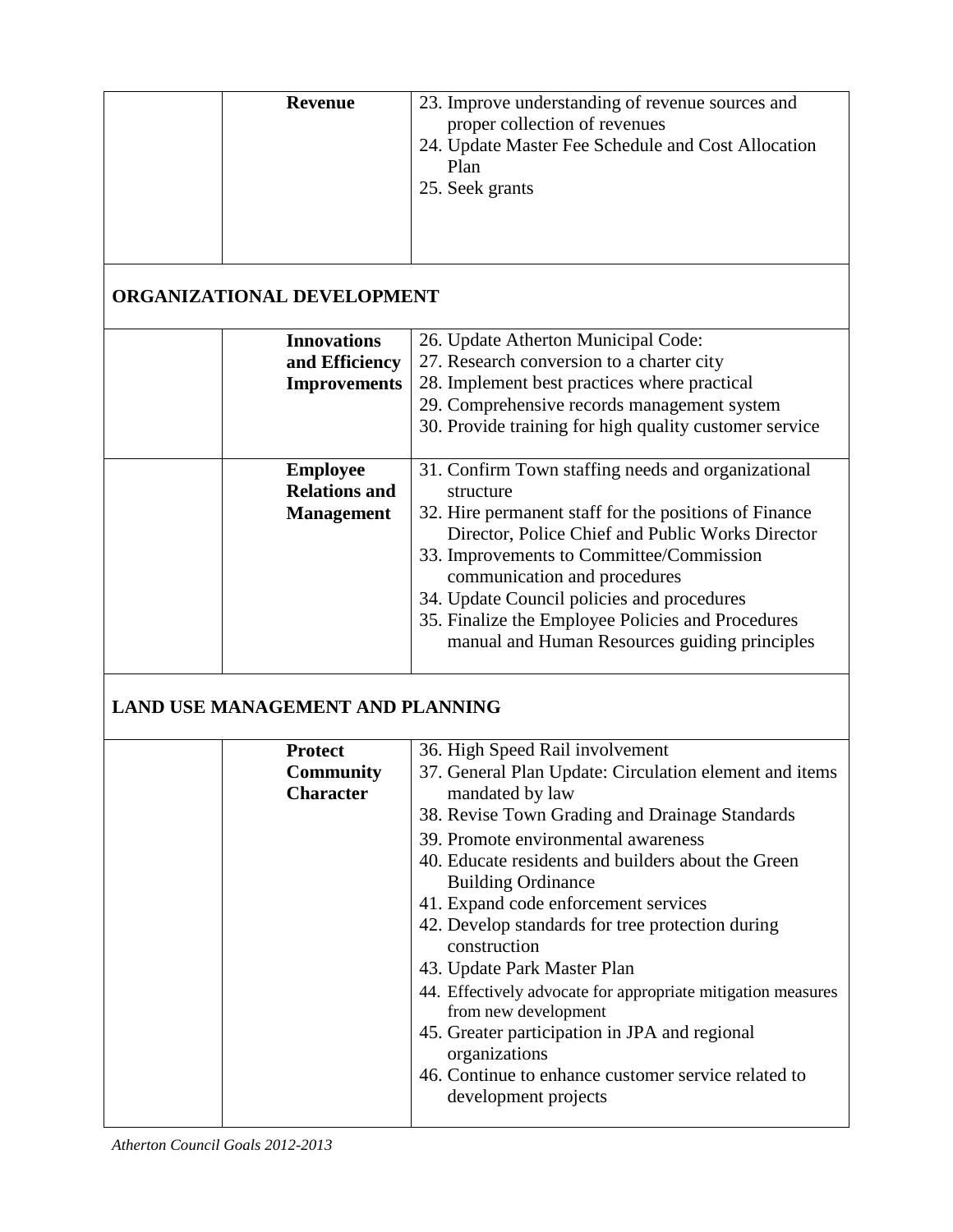| TOWN FACILITIES AND INFRASTRUCTURE |                                                                                                                                                                                                                                                                                                                                                                                                                                 |
|------------------------------------|---------------------------------------------------------------------------------------------------------------------------------------------------------------------------------------------------------------------------------------------------------------------------------------------------------------------------------------------------------------------------------------------------------------------------------|
| <b>Facilities</b>                  | 47. Develop short and long range facility repair and<br>replacement plans for Police, Permit Center,<br>Library, Council Chambers and Town<br>Administration<br>48. Facilitate and support Town Center Task Force<br>49. New Library: process entitlements, direct design,<br>and manage construction<br>50. Knox Preschool - Determine condition of existing<br>facilities                                                     |
| <b>Technology</b>                  | 51. Automated on-line website capabilities for Building<br><b>Department Services</b><br>52. Improvements to Town website<br>53. Improve technology at Town facilities-paperless<br>systems, council meeting communications<br>54. Replace or update Town's phone system<br>55. Upgrade Spring brook financial software                                                                                                         |
| <b>Streets and</b><br><b>Roads</b> | 56. Identify necessary repairs and phasing for Atherton<br>Channel along Marsh Road<br>57. Develop and implement street maintenance strategy<br>to maintain the overall Pavement Condition Index<br>above 75<br>58. Identify low cost, environmentally sensitive<br>solutions to improve residential street drainage<br>59. Participate in the development of solutions for<br>regional flood control issues impacting Atherton |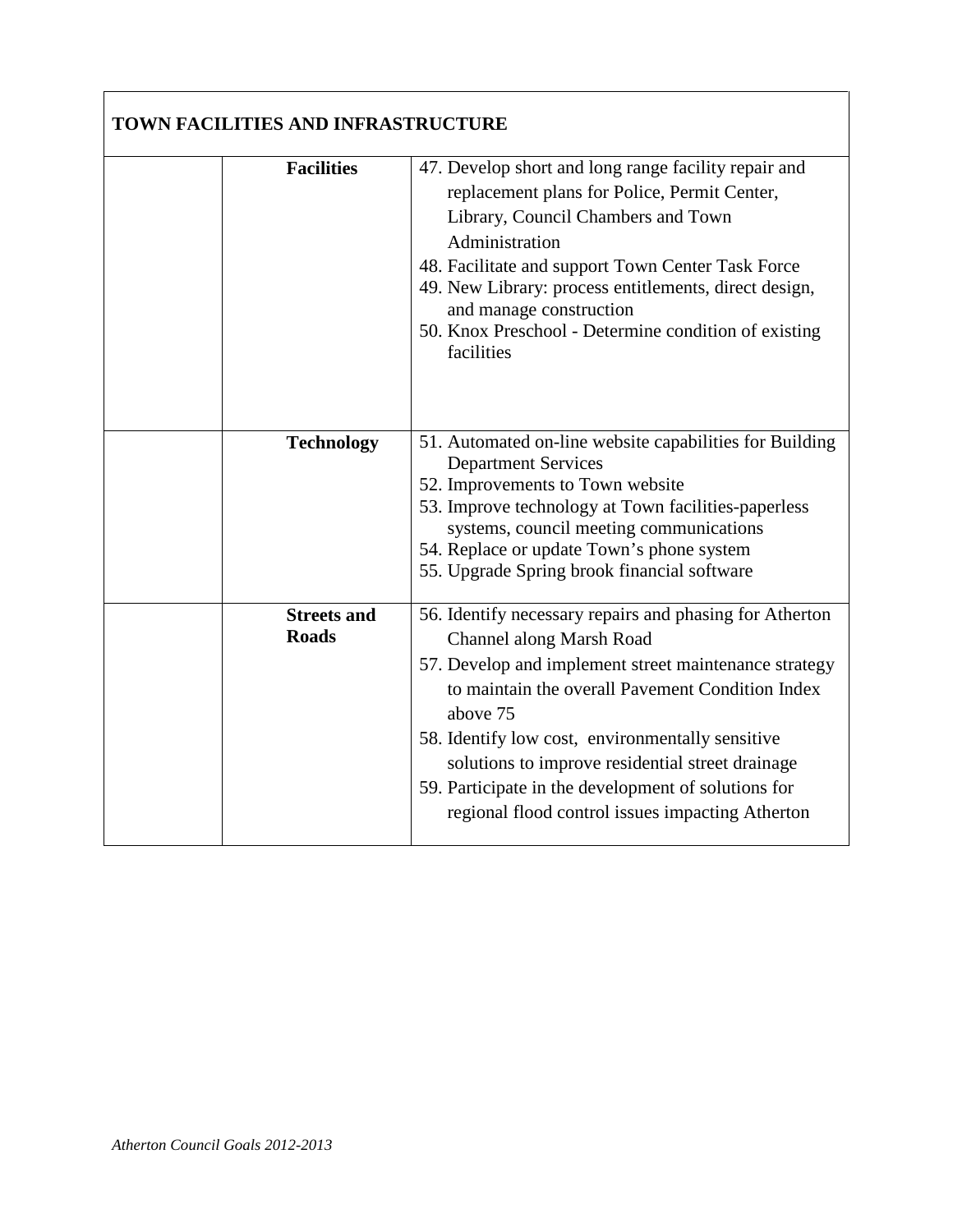# Town of Atherton: Draft 5-Year CIP Project List

#### Revised April 26, 2012

|                                         | Year 1<br><b>Forecast</b><br>2012/13 |              | Year 2<br><b>Forecast</b><br>2013/2014    |             | Year 3<br><b>Forecast</b><br>2014/2015 |                             | Year 4<br><b>Forecast</b><br>2015/2016 |           | Year 5<br><b>Forecast</b><br>2016/2017 |                         | <b>Five - Year</b><br><b>Total</b> |
|-----------------------------------------|--------------------------------------|--------------|-------------------------------------------|-------------|----------------------------------------|-----------------------------|----------------------------------------|-----------|----------------------------------------|-------------------------|------------------------------------|
| Roadside Drainage Improvements          |                                      |              |                                           |             |                                        |                             |                                        |           |                                        |                         |                                    |
| Special Parcel Tax \$                   |                                      | 50,000       | $\,$                                      | 50,000      | $\sqrt[6]{3}$                          | 50,000                      | $\boldsymbol{\mathsf{S}}$              | 50,000    | $\,$<br>50,000                         | $\sqrt[6]{\frac{1}{2}}$ | 250,000                            |
| <b>TOTAL</b> \$                         |                                      | 50,000 \$    |                                           | 50,000 \$   |                                        | $50,000$ \$                 |                                        | 50,000 \$ | 50,000                                 | \$                      | 250,000                            |
| Marsh Road Wall                         |                                      |              |                                           |             |                                        |                             |                                        |           |                                        |                         |                                    |
| Special Parcel Tax \$                   |                                      | 850,000      | $\,$                                      | 800,000     | $\boldsymbol{\theta}$                  | 550,000                     |                                        |           |                                        | $\frac{1}{2}$           | 2,200,000                          |
| Roadway Construction Impact fee         |                                      |              |                                           |             | \$                                     | 156,604                     |                                        |           |                                        | $\frac{1}{2}$           | 156,604                            |
| Measure A<br><b>TOTAL</b> \$            |                                      | $850,000$ \$ |                                           | 800,000     | \$<br>\$                               | 93,396<br>800,000           | $\boldsymbol{\hat{\mathsf{s}}}$        |           | \$<br>ı                                | $\mathcal{S}$<br>\$     | 93,396<br>2,200,000                |
|                                         |                                      |              |                                           |             |                                        |                             | \$                                     |           |                                        |                         |                                    |
| Series Street Lights Repair/Replacement |                                      |              |                                           |             |                                        |                             |                                        |           |                                        |                         |                                    |
| Special Parcel Tax \$                   |                                      | 150,000      |                                           |             | \$                                     | $\blacksquare$              |                                        |           |                                        | $\frac{1}{2}$           | 150,000                            |
| <b>TOTAL</b> \$                         |                                      | 150,000 \$   |                                           | $\sim$      | \$                                     | $\mathcal{L}_{\mathcal{A}}$ | \$                                     | $\sim$    | \$<br>b.                               | \$                      | 150,000                            |
|                                         |                                      |              |                                           |             |                                        |                             |                                        |           |                                        |                         |                                    |
| Sign Replacement                        |                                      |              |                                           |             |                                        |                             |                                        |           |                                        |                         |                                    |
| Special Parcel Tax \$                   |                                      | 20,000       | $$\mathfrak{s}$$                          | 20,000      | $\sqrt[6]{\frac{1}{2}}$                | 20,000                      | $\sqrt[6]{3}$                          | 20,000    | $\,$<br>20,000                         | $\mathsf{\$}$           | 100,000                            |
| <b>TOTAL</b> S                          |                                      | 20,000       | $\sqrt{5}$                                | $20,000$ \$ |                                        | 20,000                      | $\boldsymbol{\mathsf{s}}$              | 20,000 \$ | 20,000                                 | \$                      | 100,000                            |
| <b>Traffic Safety</b>                   |                                      |              |                                           |             |                                        |                             |                                        |           |                                        |                         |                                    |
| Special Parcel Tax \$                   |                                      | 50,000       | $\, \, \raisebox{12pt}{$\scriptstyle \$}$ | 50,000      | $\boldsymbol{\mathsf{S}}$              | 50,000                      | $\sqrt[6]{\frac{1}{2}}$                | 50,000    | $\sqrt[6]{\frac{1}{2}}$<br>50,000      | $\sqrt{3}$              | 250,000                            |
| <b>TOTAL</b> \$                         |                                      | 50,000 \$    |                                           | $50,000$ \$ |                                        | 50,000 \$                   |                                        | 50,000 \$ | 50,000                                 | $\sqrt{5}$              | 250,000                            |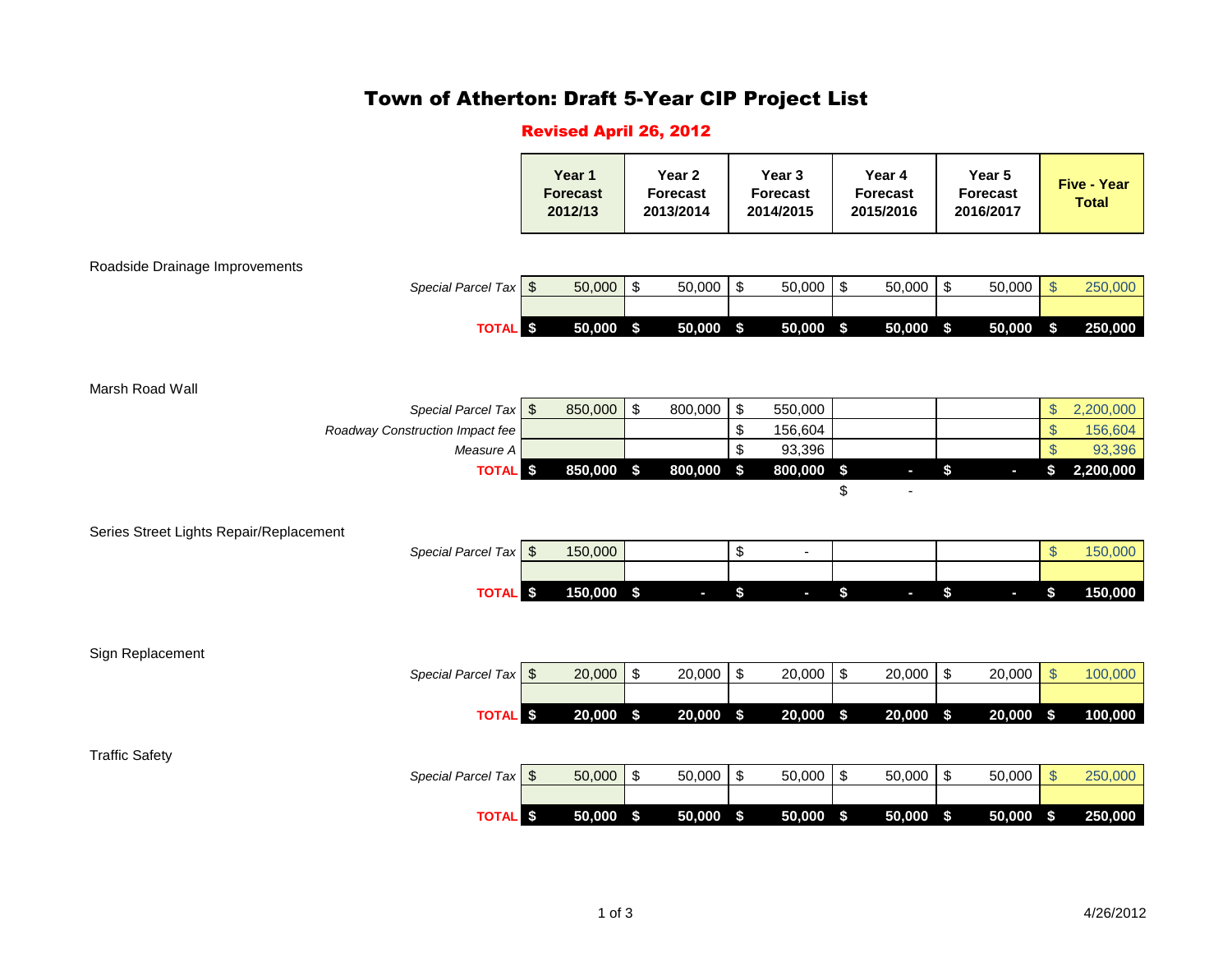# Town of Atherton: Draft 5-Year CIP Project List

### Revised April 26, 2012

|                                  |                                                            | Year 1<br><b>Forecast</b><br>2012/13 |                    | Year 2<br><b>Forecast</b><br>2013/2014                 |                        | Year 3<br><b>Forecast</b><br>2014/2015 |                   | Year 4<br><b>Forecast</b><br>2015/2016   |                    | Year 5<br><b>Forecast</b><br>2016/2017      |             | <b>Five - Year</b><br><b>Total</b> |                    |
|----------------------------------|------------------------------------------------------------|--------------------------------------|--------------------|--------------------------------------------------------|------------------------|----------------------------------------|-------------------|------------------------------------------|--------------------|---------------------------------------------|-------------|------------------------------------|--------------------|
| Bike Lane (Thermoplastic)        |                                                            |                                      |                    |                                                        |                        |                                        |                   |                                          |                    |                                             |             |                                    |                    |
|                                  | Special Parcel Tax \$                                      |                                      | 30,000             | $\sqrt[6]{\frac{1}{2}}$                                | 30,000                 | $$\mathbb{S}$$                         | 10,000            | $\boldsymbol{\mathsf{S}}$                | 10,000             | $\boldsymbol{\mathsf{S}}$                   | 10,000      | $\sqrt[6]{\frac{1}{2}}$            | 90,000             |
|                                  | <b>TOTAL</b> \$                                            |                                      | 30,000             | $\boldsymbol{\hat{\mathsf{s}}}$                        | $30,000$ \$            |                                        | $10,000$ \$       |                                          | 10,000             | $\boldsymbol{\hat{\theta}}$                 | $10,000$ \$ |                                    | 90,000             |
| Accessibility Improvements       |                                                            |                                      |                    |                                                        |                        |                                        |                   |                                          |                    |                                             |             |                                    |                    |
|                                  | Special Parcel Tax \$                                      |                                      | 10,000             | $\boldsymbol{\mathsf{S}}$                              | 10,000                 | \$                                     | 10,000            | \$                                       | 10,000             | $\boldsymbol{\mathsf{S}}$                   | 10,000      | $\sqrt[6]{\frac{1}{2}}$            | 50,000             |
|                                  | ABAG <sup>S</sup>                                          |                                      | 7,500              | $\sqrt{2}$                                             | 7,500                  | $\$$                                   | 7,500             | \$                                       | 7,500 \$           |                                             | 7,500       | $\sqrt[6]{3}$                      | 37,500             |
|                                  | <b>TOTAL</b> \$                                            |                                      | 17,500 \$          |                                                        | $\overline{17,500}$ \$ |                                        | $17,500$ \$       |                                          | 17,500 \$          |                                             | $17,500$ \$ |                                    | 87,500             |
| <b>Street Patching</b>           | Special Parcel Tax \\$                                     |                                      | 100,000            | $\sqrt[6]{\frac{1}{2}}$                                | 100,000                | \$                                     | 100,000           | \$                                       | 100,000            | $\boldsymbol{\mathsf{S}}$                   | 100,000     | $\frac{1}{2}$                      | 500,000            |
|                                  | <b>TOTAL</b> S                                             |                                      | 100,000 \$         |                                                        | $100,000$ \$           |                                        | 100,000 \$        |                                          | 100,000            | $\sqrt{3}$                                  | 100,000 \$  |                                    | 500,000            |
| <b>Street Seal</b>               | Road Construction Impact Fee \\$<br>Special Parcel Tax \\$ |                                      | 225,000<br>125,000 | $\boldsymbol{\mathsf{S}}$<br>$\boldsymbol{\mathsf{S}}$ | 255,000<br>95,000      | $\$$<br>\$                             | 255,000<br>95,000 | $\sqrt[6]{3}$<br>$\sqrt[6]{\frac{1}{2}}$ | 156,604<br>193,396 | $\sqrt[6]{3}$<br>$\boldsymbol{\mathsf{\$}}$ | 350,000     | $\frac{1}{2}$<br>$\frac{1}{2}$     | 891,604<br>858,396 |
|                                  |                                                            |                                      |                    |                                                        |                        |                                        |                   |                                          |                    |                                             |             |                                    |                    |
|                                  | <b>TOTAL</b>                                               | -\$                                  | 350,000            | \$                                                     | 350,000                | $\boldsymbol{\hat{s}}$                 | 350,000           | \$                                       | 350,000            | \$                                          | 350,000     | \$                                 | 1,750,000          |
| <b>Bridge Inspection Program</b> |                                                            |                                      |                    |                                                        |                        |                                        |                   |                                          |                    |                                             |             |                                    |                    |
|                                  | Measure $A \succeq \S$                                     |                                      | 10,000             | $\boldsymbol{\mathsf{S}}$                              | 10,000                 | \$                                     | 10,000            | \$                                       | 10,000             | $\boldsymbol{\mathsf{\$}}$                  | 10,000      | $\$\$                              | 50,000             |
|                                  | <b>TOTAL</b> \$                                            |                                      | $10,000$ \$        |                                                        | $10,000$ \$            |                                        | $10,000$ \$       |                                          | $10,000$ \$        |                                             | 10,000 \$   |                                    | 50,000             |